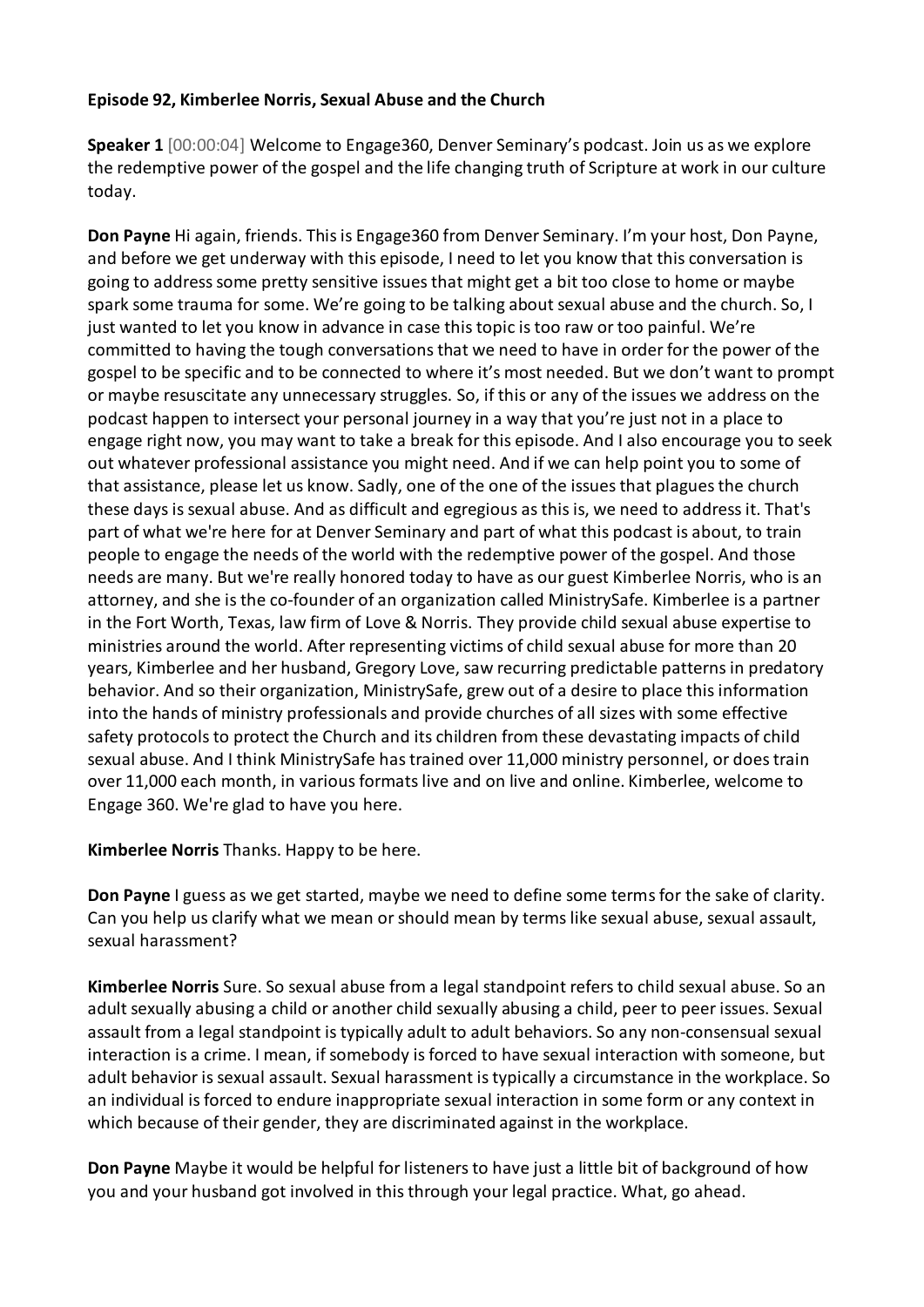**Kimberlee Norris** Sure. This is year 31 for me in this realm, addressing child sexual abuse issues. So if we are actually in the courtroom, it's in a tiny little context. And that is we are representing a victim in a circumstance where a child has been sexually abused while his or her parents were participating in a cult and the abuser was in spiritual authority over that family. So in other words, the abuser used that context to essentially fish for kids. As we litigated in this realm, we began to see patterns in predatory behavior to the degree that when the phone calls come today, we can essentially finish the story for the individual who's calling looking for a legal representation. So the standards of care are identical and Christ based environments. And what I mean by that is what was allowed to occur that should not have been allowed, what should have been in place to protect that child from inappropriate sexual interaction, those are standards of care and they're identical in Christ based environments. And some five or six, seven yearsin, we began to receive phone calls from some pretty significant ministries, some of which were international in scope, to help them address circumstances where child sexual abuse had occurred and essentially the train had left the tracks. So we do what we do, in part because we're believers and we do this work in a lot of different realms. One of my more significant secular clients is the U.S. Olympic Committee who retained us to help create safe sport protocols. But we created MinistrySafe to create access points for Christian ministries to address child sexual abuse and child protection and prevent child sexual abuse more effectively in the church, Christian ministries, Christian camps, Christian schools.

**Don Payne** Well I'm really grateful for the work you're doing on that. Is it safe to say that the church and ministry organizations in general are kind of late to the game in paying attention to this? Or is everybody late to the game?

**Kimberlee Norris** A little bit of both. I mean, I think the Church, and I'm saying that, I'm using Capital C, the Church tendsto be behind the ball as it relates to this risk. And that's in part because we're not licensed. I don't think we should be licensed. I don't want any more government in my life, and I certainly don't want the government telling my church how to run its business. But at the same time, because we're not licensed, we don't have continuing education requirements, typically, we don't have licensure standards of care that we have to comply with. And so we tend to be behind the ball. We're also uniquely susceptible to child sexual abuse risk because we're grace based. You know, we say come as you are. No perfect people. I can't tell you how many times I've heard "that was before he knew Jesus." We don't have a great understanding of how the risk might manifest. And because we don't have a great understanding and we don't tend to do it, but we're never going to be accidentally excellent at this.

**Don Payne** Yeah. I love that phrase. Does that mean, then, that sexual abuse of various types, whether we're talking about abuse or assault or even harassment, I guess for those who consider the church as their workplace, is there a difference in how prevalent that is within the church? I know we would have to broad brush here a little bit. But is there a difference between how prevalent it is in the church compared to other organizations, other environments?

**Kimberlee Norris** So my area of expertise is child sexual abuse. So I can't really speak to adult to adult behaviors or even sexual harassment for purposes from a level of expertise. But I would say in general, child sexual abuse is not any more common in the church than it is elsewhere, except that we know that abusers who, preferential offenders, and I'll define that for you in a minute, but preferential offenders who prefer a child as a sexual partner, almost without exception, have an age and gender of preference that they prefer to interact with. And because we gather kids in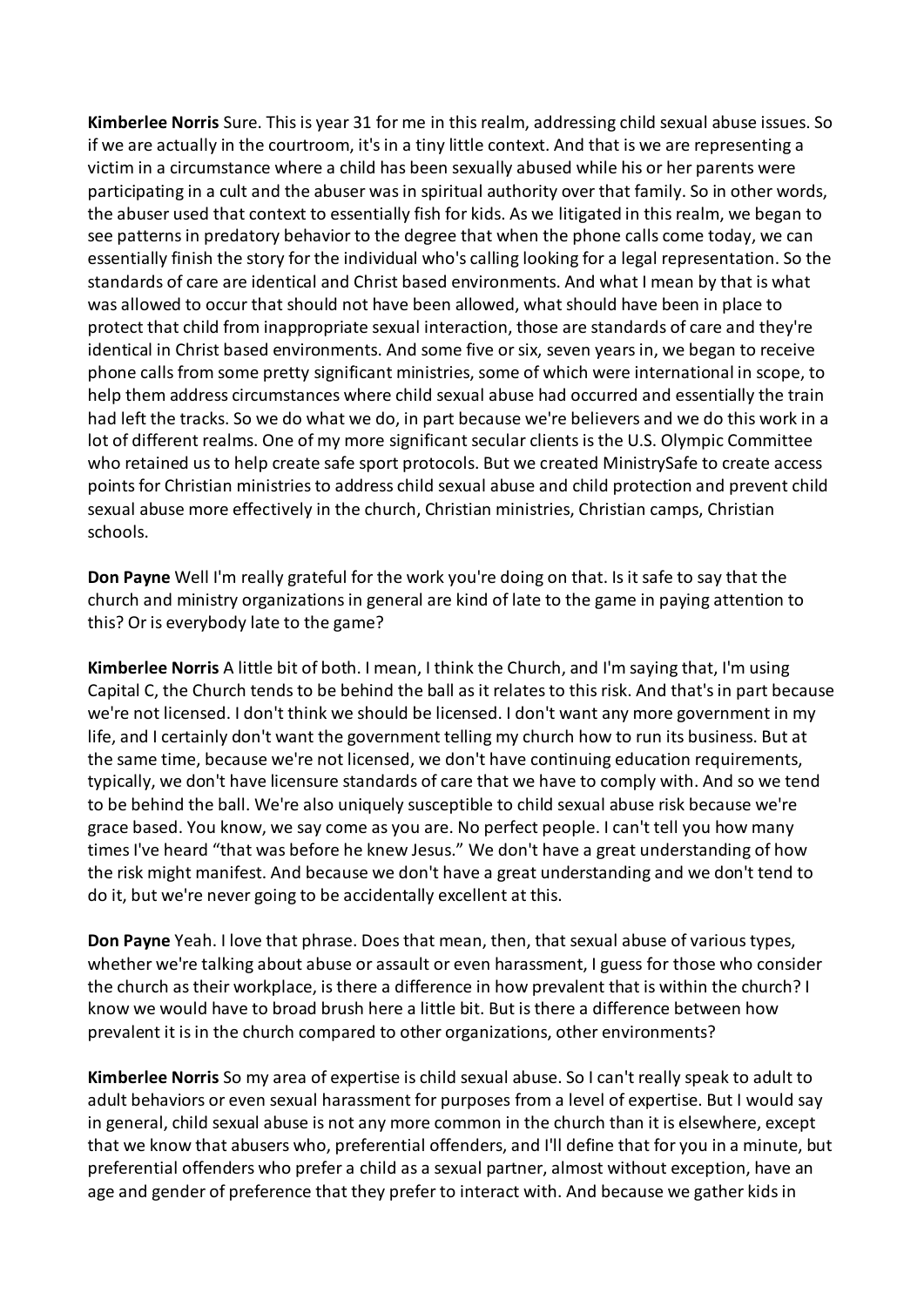large numbers in a lot of churches and ministry programs, we become an attractive target for the preferential offender. And the majority of offenders, not all, but the majority that are that, you know, you're seeing media coverage about and significantly impacting church public perception of ministry programs tend to be preferential offenders who have, who repeat their offenses over and over again. They have many, many victims. So because we are grace based, because we don't tend to question people's motivation about why they want to serve, because we're heavily volunteer driven in many ministries, we assume that people's motivations are appropriate when sometimes they're not. And we don't, as I say, we don't recognize predatory behavior when we encounter it. Therefore, we become uniquely susceptible in some sense. I don't think the statistical prevalence is higher than it is in other child serving contexts.

# **Don Payne** Okay.

**Kimberlee Norris** But most other child serving contexts understand reporting requirements, understand standards of care, and that is not the case commonly in the church.

**Don Payne** Okay, so it sounds like there are some senses in which the conditions are ripe within a lot of church settings because of the under-regulated, under licensed, or lack of licensure and just the gathering of children in these spaces. It's more of a ripe, ripe environment for it to happen in some ways.

**Kimberlee Norris** I think that's true. I mean, to be frank, the church in general, and there are notable exceptions. I mean, I'll correct a couple of your stats. We train about 50,000 ministry staff members per month and we tipped our 2 million mark last month. So we're making a dent. But the church tends to be pretty untrained and uninformed about how child sexual abuse might come about. So a big part of the training that we undertake addresses the grooming process of the abuser, how the abuser selects specific children, how the abuser prepares a child for inappropriate sexual interaction, how they introduce sexual touch through barrier testing and erosion, how they keep the child silent after the fact, and the reality that molesters, almost without exception, groom the gatekeepers. So they groom the ministry leaders, they groom parents to believe that they're helpful, trustworthy, responsible people. And that is because what every preferential offender needs is trusted time alone with your kids. And you're not going to create that opportunity for someone that you don't deem to be trustworthy. So that's why when these ministry scenarios hit the news, you almost always hear, "I'm so shocked." Sometimes you hear, sometimes you hear, "I don't believe it."

**Don Payne** Because those who've done the grooming are or have great facility at what they're doing.

# **Kimberlee Norris** Right.

**Don Payne** It'd be good, I think, to have you talk a little bit more about that. I'd wanted to have you address that grooming process anyway, and some of our listeners may not be familiar with that term or that concept of grooming. So if you don't mind, go back through some of that and say a little more about those, about that grooming process.

**Kimberlee Norris** So I'll start with this. Most people's understanding of child sexual abuse risk revolves around the concept of stranger danger. And you know, we came by it honestly, because the government addressed this back in the fifties and sixties and taught us as a generation that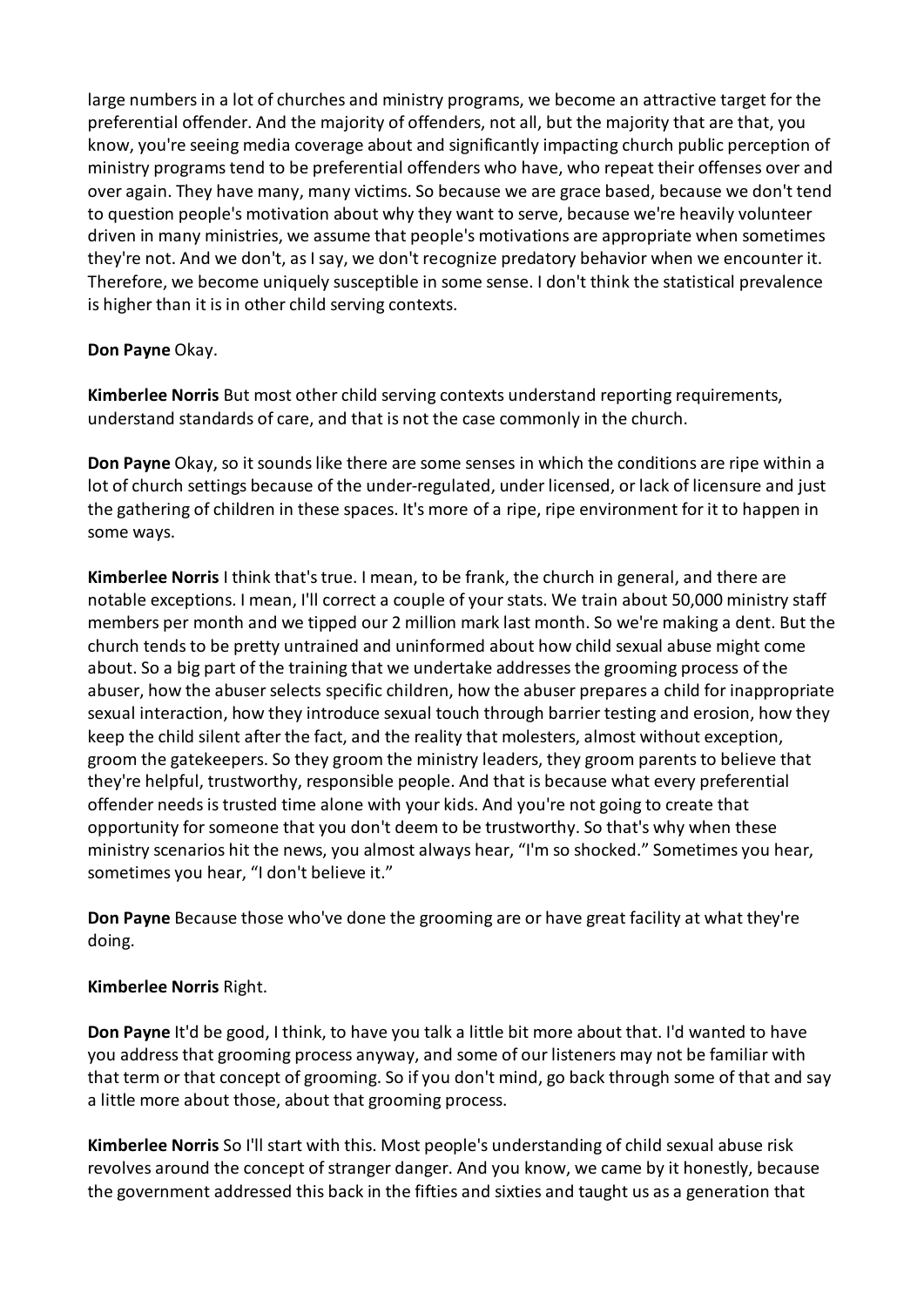strangers were the dangerous component for children where sexual abuse is concerned. It was in cartoons back in the day. But the reality is 90% of kids who are sexually abused are abused by someone that they know and trust. It is not a, it is someone inside the proverbial fence. So the first part of the grooming process is gaining access and preferential offenders, who is the primary danger to the church, have prolific offense rates, and they're going to gravitate toward career and volunteer opportunities related to children who are within their age and gender preference. So they groom the gatekeepers. They're pretty good at figuring out what kids want. But let's be frank. You're probably a parent. Did your, do your kids want anything? And how shy are they about communicating what they want? So they're good at figuring out what kids want or need. They're giving it to them. They're skilled at kind of peer like communication with kids. Once they've targeted specific children who are within their age and gender of preference, they select a specific child, or a number of children, that tends to be a child who's unconnected or on the fringe or in need in some way. It can be a child who's looking for someone to follow or trust. Or a child from a broken family. Or single parent home. It can be a child who's already involved in alcohol or drugs, which is just a real tool for the offender, because both alcohol and drugs lower inhibitions and muddy the water about what actually happened. Sometimes the child doesn't even know what happened because he or she isimpaired. It can be a child already interested in pornography or sex, and a child interested in sex as any child past a certain age because part of natural human development. The molester will introduce nudity and sexual touch as the third element of the grooming process. So they'll figure out what a child will accept, now, in terms of touch, in terms of conversation, in terms of subject matters, and then by repeated exposure, they'll push back what that child will accept. And that's always going to, molesters tend to be touchy with kids, which is a reason why churches should have bright line policies in place about physical touch with kids in the program. "This is okay," "this is not" very clearly defined.

# **Don Payne** Yeah, good.

**Kimberlee Norris** But they'll interject sexual discussion and joking as part of this, kind of judging interest. Are you interested? Will you tell? They'll incorporate playful touch like pants-ing, wrestling, tickling, roughhousing, those kinds of behaviors in order to push back physical barriers or boundaries. And they tend to introduce nudity in some form, whether, quote unquote, accidentally or by creating a culture where nudity is acceptable or cool in some form. Once sexual touch has occurred, the last part of the grooming process is keeping the victim silent. That's commonly, secrecy is woven into the entire process. So the molester is giving that child stuff, giving them access to things, giving them privileges, giving them access to things their parents won't let them do, for instance. They use shame and embarrassment to shame a child into silence.

**Don Payne** Can you give us an example of that? What kinds of things do they say to silence kids?

**Kimberlee Norris** Yeah, so little kids, younger kids, don't know that bodies have predictable physiological response to sexual touch, predictable response. But younger kids don't know that yet. And nor should they, because that's not at the age of development that they are. But molesters will use that predictable physiological response to shame a child into silence. Say things like "you participated." "Your body responded." "I think you liked it." Those sorts of things. The number one reason kids don't tell in every study for the last 20 some odd, 30 years, "If I tell, no one's going to believe me." And molesters will tell a child, "If you tell, nobody's going to believe you. Do you think they're going to believe you or me? I'm going to tell them that you're lying, and you'll get in trouble for lying. And, oh, by the way, you tried the beer, you tried the alcohol, you participated, too. I might get in trouble, but you will, too." So they'll threaten a child into silence.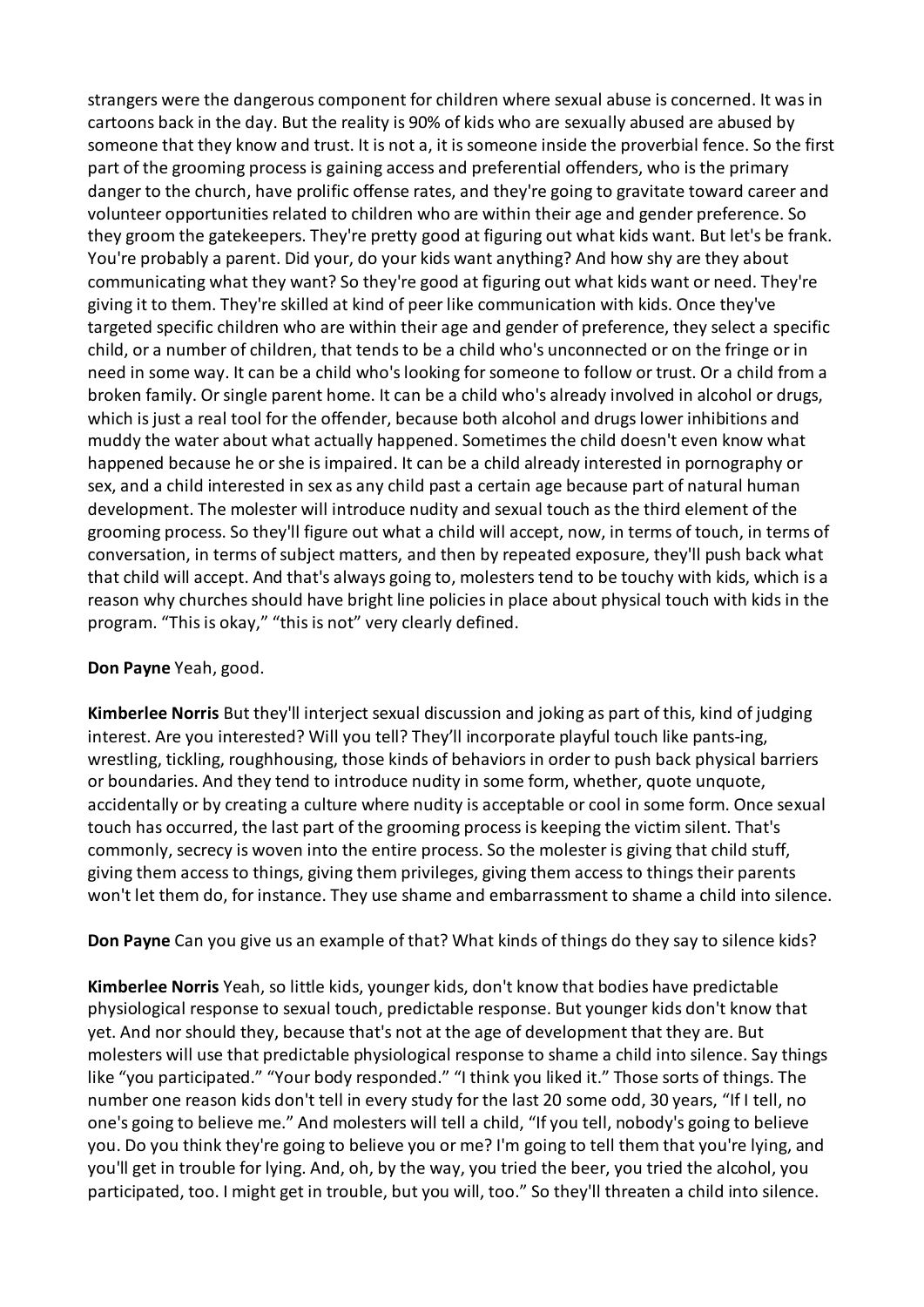"No one's going to believe you if you tell. This would hurt your mother. This would wreck our youth group." So they'll use that to keep a child silent after the fact as well. There's some real regular common grooming behaviors that we talk about in all our trainings that all should be included in and addressed in policies and procedures. So these are all ways in which the church can respond more appropriately than what we currently do.

**Don Payne** Okay. That's really, really helpful. I think you may have mentioned this a little bit earlier, something about power structures or power abuse in the church. How does all of that play a role in this?

**Kimberlee Norris** I think the biggest way in which I encounter it playing a role, having the kind of interaction that I have regularly with ministry leaders, is ministry leaders are groomed as gatekeepers. So they drank the Kool-Aid. They believed this person, typically. And they don't understand this risk, typically, they don't know how it would come about. They don't understand the grooming process. They don't understand, they probably don't even know about the existence of the preferential offender. Sometimes it is not so much a power paradigm, so much as it is a pastoral framework where a pastor has a pastor's heart and wants to provide ministry services to everyone. And there are some people who shouldn't be in our churches, not next to kids. Not working with kids. So I think that is a dynamic that occurs over and over again. Occasionally, if it's a male who's molesting a female child and the female was a early to mid-teen, there's some sexism that comes into play where the interaction is characterized as an affair rather than child sexual abuse. So there's that element occasionally as well.

**Don Payne** You're reminding me of how in so many cases in the church, this is perhaps true everywhere, but particularly in these cases, our greatest assets have a soft underbelly. They have a set of come along weaknesses with them. So the grace that is at the basis of the church sometimes creates the environment where things can go unattended that can be really toxic and really dangerous. And likewise for many ministry leaders who have what you called a pastor's heart, can be played to, that can be manipulated in some ways.

**Kimberlee Norris** Sure. And that's particularly true when, I mean, part of what we try to do in every training we undertake is we want to, at an absolute minimum, give ministry staff members and volunteers a different category for the behavior they might encounter.

#### **Don Payne** Okay.

**Kimberlee Norris** Because a lot of people don't even have the category. They just.

**Don Payne** Yeah, they don't even know it's a thing.

**Kimberlee Norris** Yeah, "that was odd. That seems strange. That was weird. I don't know why that was going on or why he was doing that." So a lot of abusers fly under the radar because people don't have eyes to see. And the good news for the church is that the grooming process is viewable. Common grooming behaviors are viewable. And if it's viewable, it's subject to supervision. And if it's subject to supervision, it's preventable.

**Don Payne** Okay. Yeah. You're giving me some hope now because, you know, thus far, I think if, you know, many of our listeners might be thinking, "gee, I'm never going to let my kids go to church again. This is this is not worth the risk." But you obviously have training and expertise that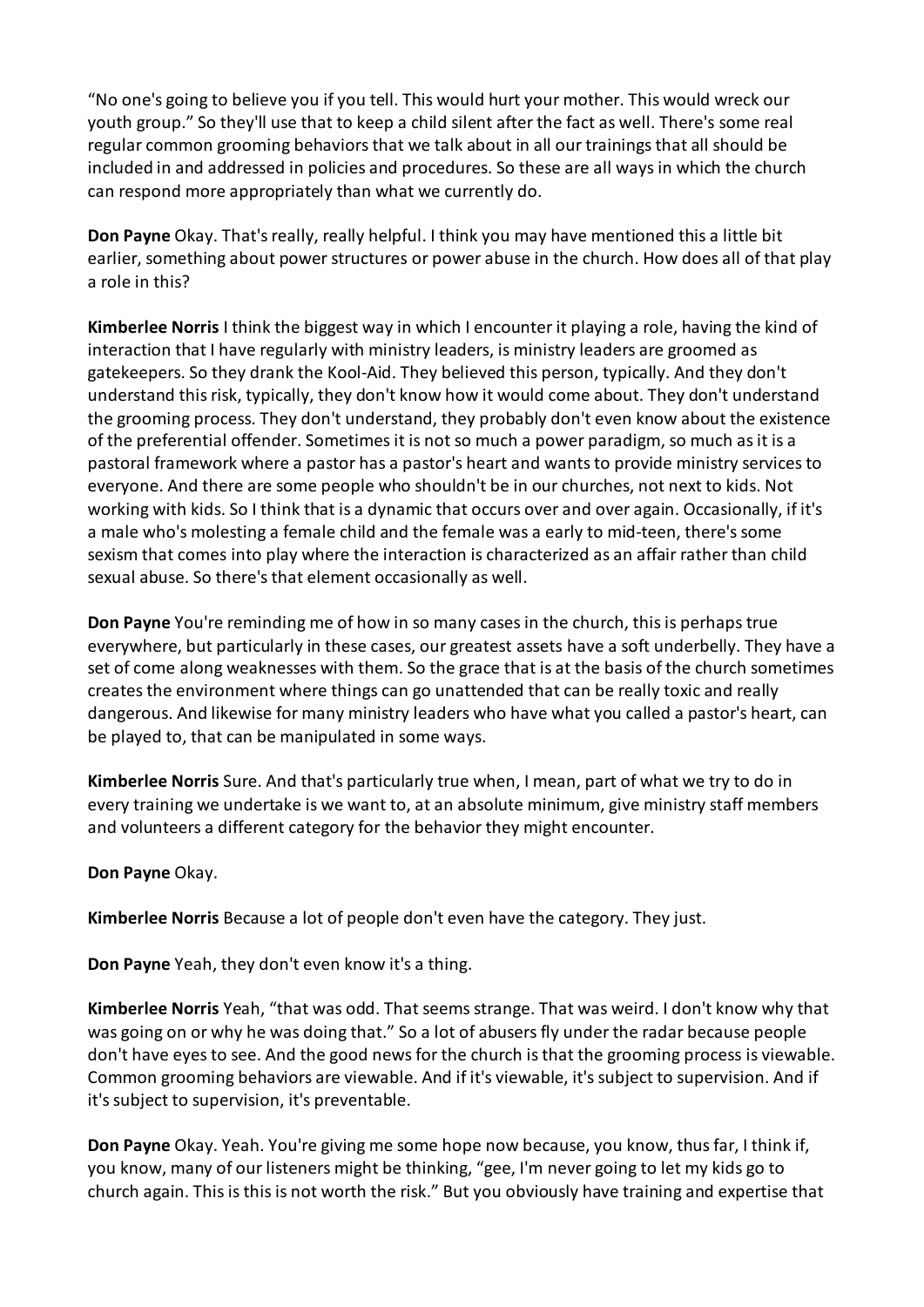can give churches hope and some tools to work with. I loved your phrase, the bright lines that can be drawn. So turn us in that direction, if you would, and give us some just a few tips or some general directions on how churches can begin to prevent and combat this kind of child sexual abuse.

**Kimberlee Norris** Sure. So we believe that the solution starts with training and, you know, training has got to address the grooming process of the abuser. It's got to correct misconceptions like stranger danger. When I get called in to a scenario that's catastrophic in a ministry setting, I always ask, "What did you have here to protect?" And what I hear about are criminal background checks and, you know, we got to, you have to do it. It is a standard of care, but it's not the standalone safety system or silver bullet that the church tends to think it is.

**Don Payne** And then that and that alone might be the big learning for many listeners in many churches. That that does not, that only goes so far.

**Kimberlee Norris** Yeah. Less than 10% of abusers will encounter the criminal justice system ever. Department of Justice, a couple of years ago said less than 3%.

#### **Don Payne** Wow.

**Kimberlee Norris** That's in part because two out of three kids don't tell even today. That's in part because adults minimize. That's in part because families say "we're just going to handle this within the family", etc., etc.. If it's not reported, it's not going to be prosecuted. So what we think gets it done is what we call the five part safety system. And it starts with training, sexual abuse awareness training, looks at the grooming process, looks at common grooming behaviors, corrects misconceptions like stranger danger, or like "we have a criminal background check in place", like as if that was a, you know, recommendation. And addresses the reporting requirements. Here's what's required in every state related to reporting child abuse and neglect. The second part of the safety system that we advocate is what we call skillful screening. But what it is, is effective screening processes. So asking the right questions. Training, screening staff members, managerial personnel. Anybody who's going to hire or fire people should understand male and female offender characteristics. And we know a whole lot about male and female offenders in the convicted population because 98% of them participate in offender studies. And they do that because if they don't, they can't get probation. So we know a lot about offenders and we know, we train people how to ask the right questions that would reveal high risk responses. The third part would be a criminal background check. Fourth would be policies and procedures. And that goes back to those bright line expressions. "This is okay," "This is not" very clearly defined, particularly as it relates to touch, but other policy expressions as well. And then the last part is supervision. It's the two adult rule. It's having ratios in place. It's unscheduled drop ins, supervision and oversight. Doing what you say you do in order to properly supervise children in ministry programs.

**Don Payne** That's really helpful, Kimberlee, and really gives us some specifics on how the church can, in fact, be a safe place. What about in those instances where sexual abuse within the church has already occurred, it's been brought to light? What guidance can you give for how churches can support the abused and support the families where this occurs?

**Kimberlee Norris** So first and foremost, report. Know your state reporting requirements. So it starts with that. You know, if it's not reported, no accountability occurs. And just from the get go,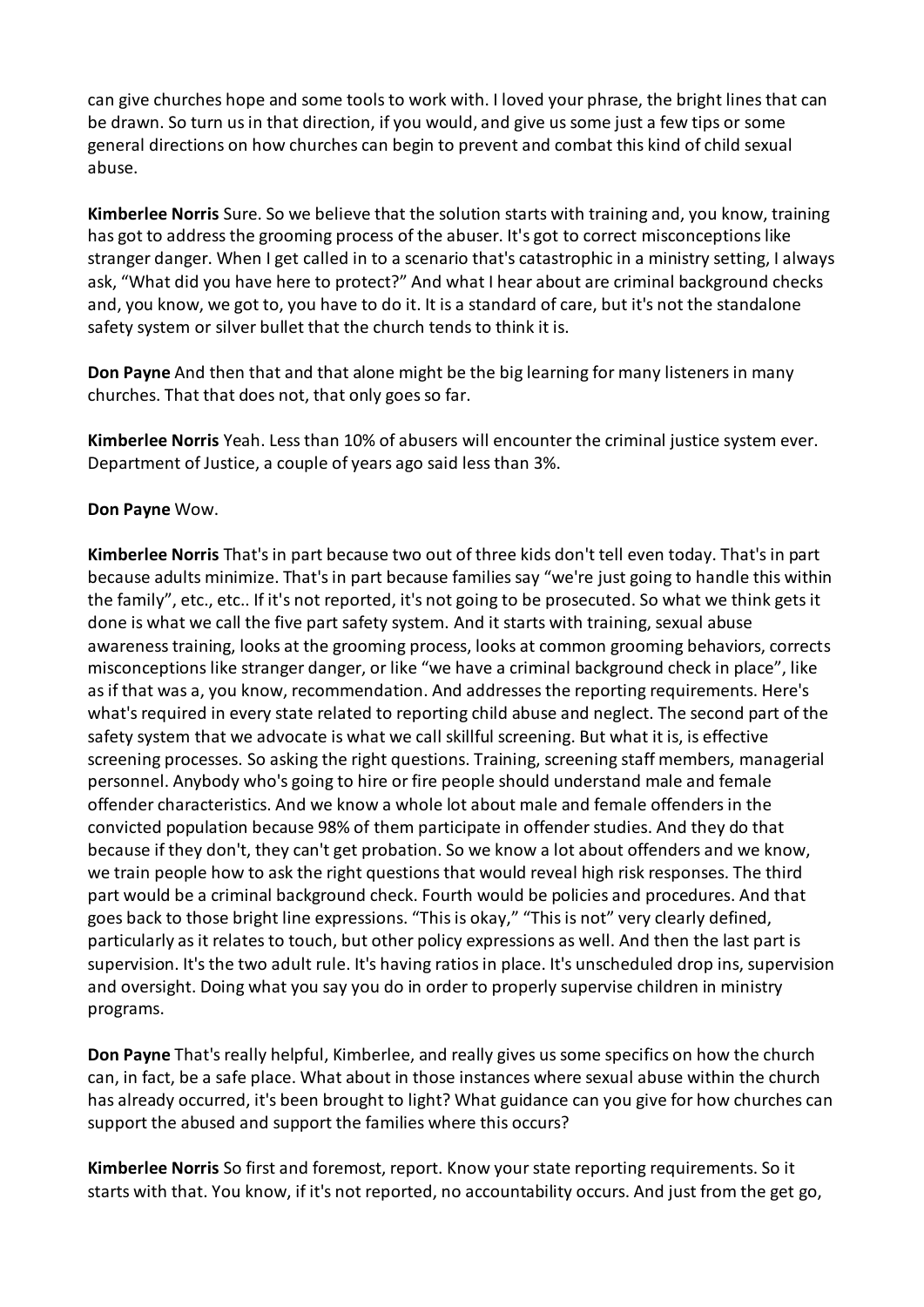more kids are going to be abused by the same abuser. And that's inadequate accountability or support for the victim himself or herself. The report and secondly, avoid any circumstance where the victim is supposed to forgive the abuser in any sort of short order. A lot of churches will try to get individuals in the same room and have the abuser apologize to the victim, and that's supposed to make it okay. That it's cheap forgiveness. It is compounding the abuse, in my opinion. And again, that starts with an understanding, this is it is almost never a one time deal. So churches, church leaders will listen to the abuser say "This is the only time this has ever happened. It'll never happen again. I'm so repentant. I'm so contrite. I would just like to say I'm sorry." And then Christian Charity comes into play and that's just compounding the damage because it's cheap forgiveness. So, you know, understanding what supportive resources are available in your geographic area is important. Creating a string of skilled, licensed professional counselors to whom the church can refer people, you know, looking to see what resources are available online and national contacts, what are available locally in order to support abuse survivors. These are all good ideas. My experience in this realm is that, you know, obviously this isn't first and foremost about not being sued, but my experience is ministries get sued because of how they treat people after they come forward.

**Don Payne** Interesting. I really appreciate the specificity of all of this, because that really does give hope. And, you know, a shout out here to the churches who really are doing it well, who've done their homework and have taken this seriously. And I think you probably know far better than I do some of those churches that have done a really good job of trying to put in place the protocols and the procedures that they need to keep people safe. And just want to recognize that those are out there, and there are folks who have really taken this seriously and are doing it well. And I appreciate the guidance you've given, the encouragement for churches who need to think more seriously about this. And also. Go ahead.

**Kimberlee Norris** As a shout out as well to the seminaries who are getting in the game. So I'm faculty at Dallas Theological Seminary. I teach a class on, every spring, on preventing child sexual abuse and ministry contexts. Denver Seminary, your institution is hosting some training events that are available online. So yeah, there, I think that this issue has become such a big framer of public perception. There's been so much media coverage. There's been so many issues that are framing congregational perception that lots of ministries, some are doing it because they're trying to avoid the bad press, but others are being proactive rather than reactive. And that's exciting to see. That was not always the case.

**Don Payne** Yeah, it really is. And, you know, you've mentioned a couple of things that would probably be fodder for another few conversations theologically. When you've mentioned how grace or our perceptions of grace, forgiveness, what it means to have a pastor's heart, those are theological themes that need a much deeper dove. They need far deeper reflection on what do we mean by grace? Because, I mean, it's very easy. I see this, you probably have as well, that that the grace card gets played fairly glibly, and it basically equates to, "well we're just going to let somebody off the hook, turn a blind eye to something" because, you know, we want to be graceful. And we've got to do some deeper theological thinking about whether that really is what grace means. And forgiveness, likewise, what does it really mean to forgive beyond simply owning something or saying that one is sorry? These are these are thick realities. They need a lot more attention.

**Kimberlee Norris** Exactly. And our children can't pay the cost for our desire to appear gracious.